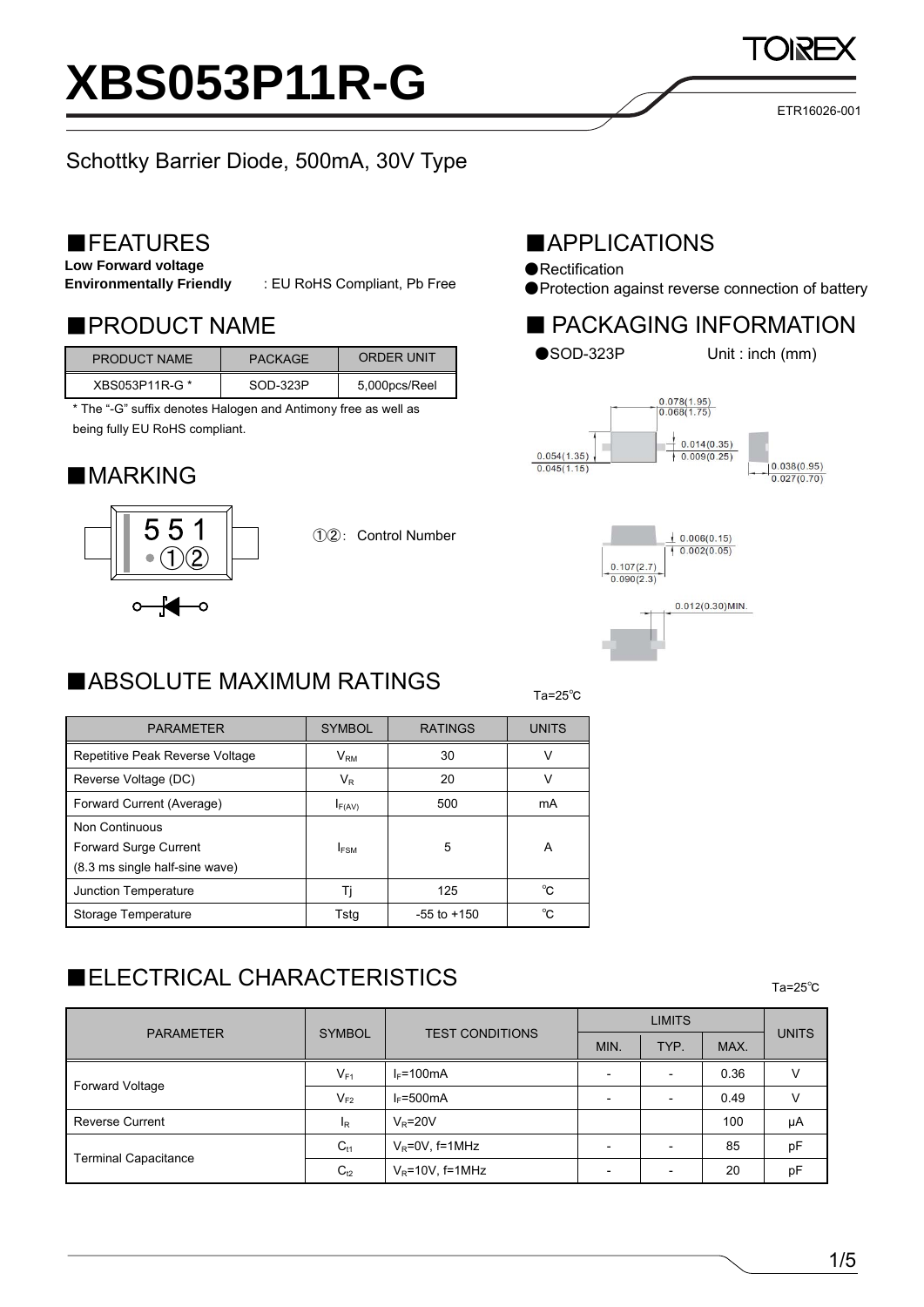## **XBS053P11R-G**

### ■ TYPICAL PERFORMANCE CHARACTERISTICS









(3) Terminal Capacitance vs. Reverse Voltage (4) Average Forward Current vs. Operating Temperature



### ■NOTES ON USE

1. Please use this IC within the absolute maximum ratings. Even within the ratings, in case of high load use continuously such as high temperature, high voltage, high current and thermal stress may cause reliability degradation of the IC.

2. Torex places an importance on improving our products and their reliability. We request that users incorporate fail-safe designs and post-aging protection treatment when using Torex products in their systems.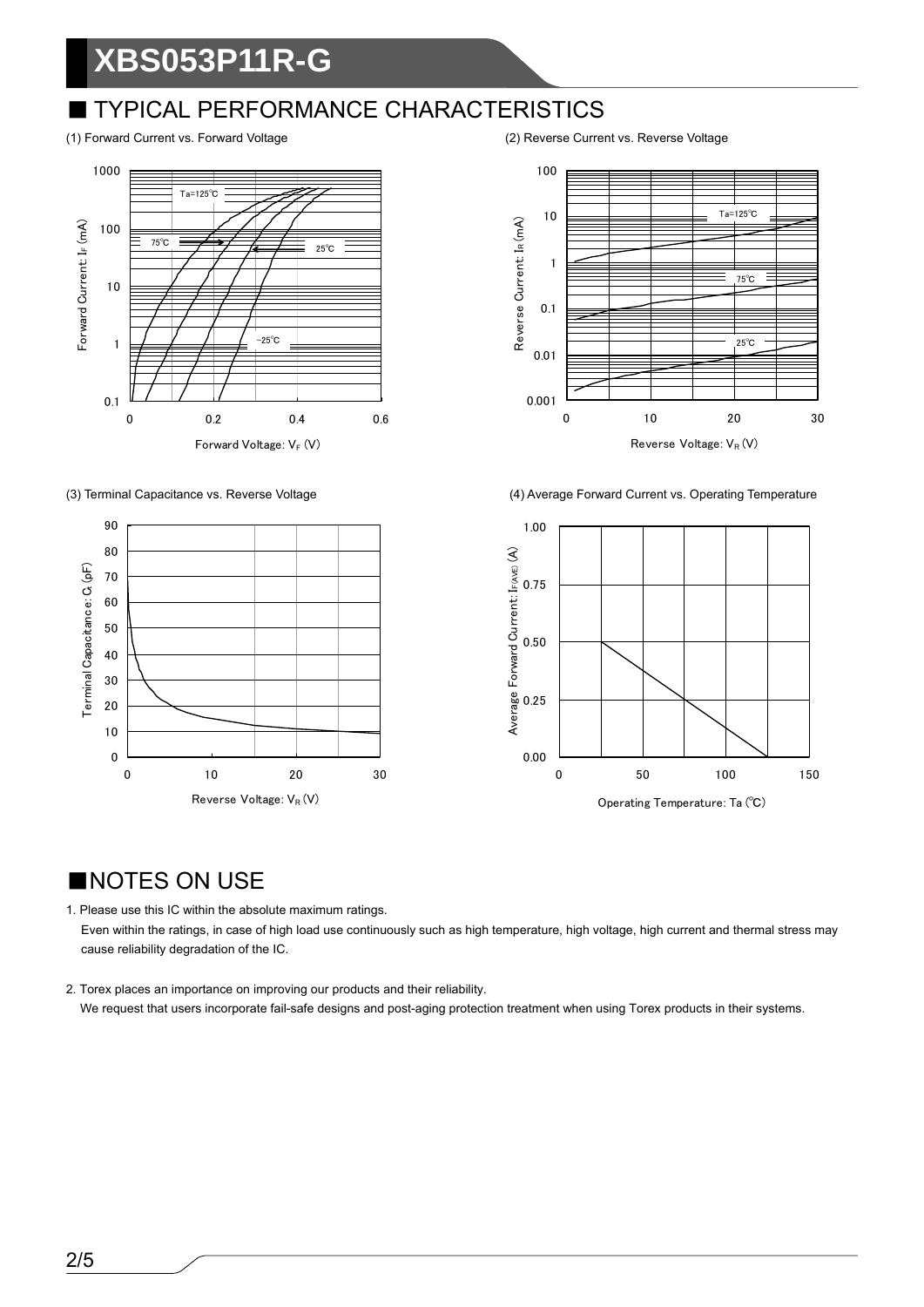### ■REFERENCE PATTERN LAYOUT

 $\bullet$ SOD-323P

Unit : inch (mm)

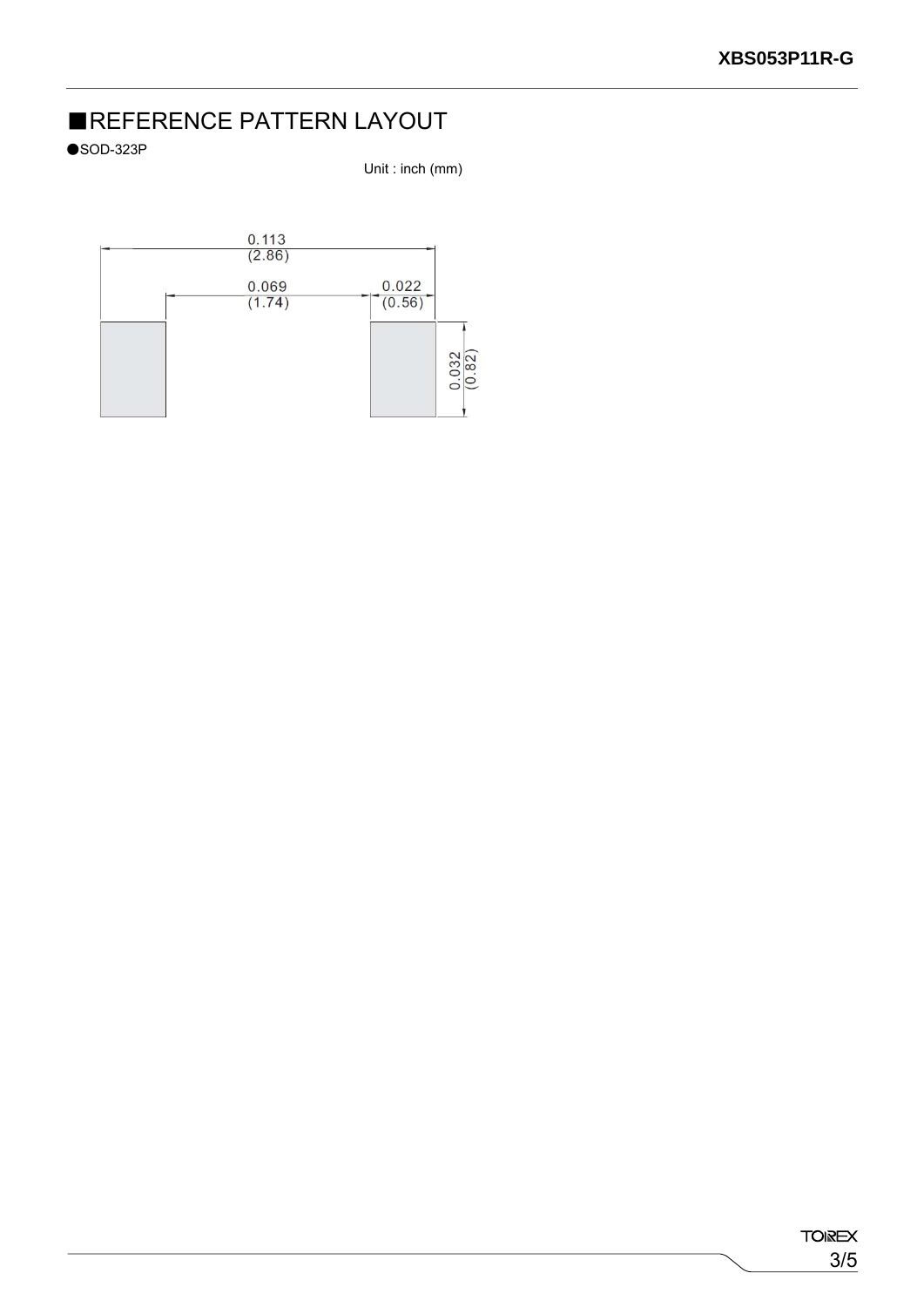# **XBS053P11R-G**

### ■TAPING SPECIFICATIONS

 $\bullet$ SOD-323P

Unit : mm



| <b>SYMBOL</b>  | mm                                                    |                   |
|----------------|-------------------------------------------------------|-------------------|
| D <sub>0</sub> | $1.55 \pm 0.10$                                       |                   |
| D <sub>1</sub> | $1.00 \pm 0.25$                                       |                   |
| E.             | $1.75 \pm 0.10$                                       |                   |
| F              | $3.50 \pm 0.05$                                       |                   |
| $P_0$          | $4.00 \pm 0.10$<br>$4.00 \pm 0.10$<br>$2.00 \pm 0.05$ |                   |
| P <sub>1</sub> |                                                       |                   |
| P <sub>2</sub> |                                                       |                   |
| W              | 8.00                                                  | $+0.3$<br>$-0.15$ |
|                |                                                       |                   |